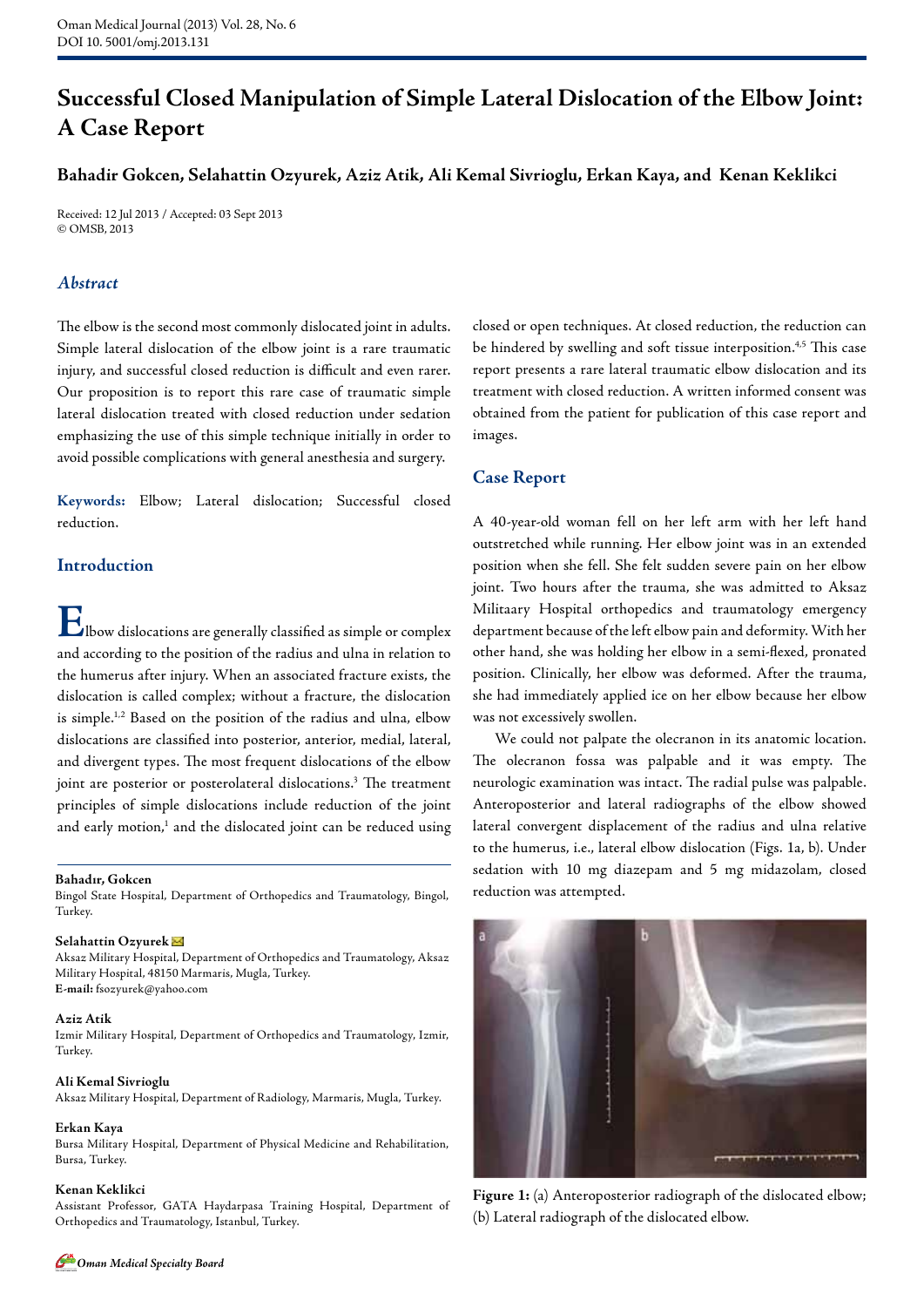During the reduction maneuver, we first applied gentle longitudinal traction in the axis in the semi-flexed position without forcing the elbow in extension. While applying the longitudinal traction, an assistant held the distal humerus near the elbow joint. When we scrolled the forearm medially, the assistant pushed the humerus laterally. During this maneuver, we heard a click and the patient relaxed suddenly. Post-reduction radiographs were obtained (Figs. 2a, b). No varus or valgus instability of the joint was observed. The elbow joint was immobilized in 90 degrees of flexion with the forearm in supination in a posterior plaster cast for 2 weeks (Fig. 3). After 2 weeks, the plaster was removed. For an additional 2 weeks, she wore a splint at night for comfort. An intensive physiotherapy regime was started 3 weeks after the trauma and her elbow was examined weekly. After 8 weeks, the elbow range of motion was from 10 degrees to 130 degrees.



**Figure 2:** (a) Anteroposterior radiograph of the dislocated elbow after reduction; (b) Lateral radiograph of the dislocated elbow after reduction.



**Figure 3:** Immobilization of the elbow joint after reduction.

## **Discussion**

Injuries are among the most common preventable health problems worldwide and still considered to be a major cause for consultation at primary settings and emergency departments. The most common causes of injury visits were falls.6 Most dislocations occur after a fall on the outstretched hand.<sup>1</sup>

In a systematic review of the literature, de Haan et al.<sup>7</sup> reported three cases of lateral dislocation in 342 patients with dislocated elbows and one case of anterolateral dislocation. Schippinger et al. found only one case of simple anterolateral dislocation in a series of 45 patients.<sup>8</sup> In elbow dislocations, a complete neurological examination is mandatory. Although ulnar and median nerve involvement is frequent after simple dislocations,<sup>4,9,10</sup> no neurological deficit was observed in our case. X-Rays are essential for determining the direction of the dislocation and the presence of associated fractures.11 In dislocations accompanying a fracture, computed tomography (CT), including three-dimensional (3D) reconstructions, is invaluable for assessing the injury and planning surgical treatment.10 Our case was a simple lateral dislocation with no associated fracture, Thus CT or 3D reconstructions were not deemed necessary.

The treatment for simple dislocation of the elbow is closed reduction and initial immobilization, followed by mobilization.1,10,12,13 Closed reduction can be performed under general anesthesia or sedation. Numerous reduction techniques have been advocated for elbow dislocations.<sup>14-17</sup> They all have the common goal of applying the two major traction forces along the axes of the humerus and forearm. In 1953, Lavine described a simple technique of reducing posterior dislocations of the elbow joint by seating the patient in a chair and resting the arm over the back of the chair for 5 or 10 minutes.<sup>14</sup> This reduction type needs relaxation and cooperation from the patient. In 1957, Parwin encountered 20 posterior elbow dislocations.<sup>15</sup> He used a technique consisting of placing the patient on a high table in a prone position, gentle downward traction at the wrist for a few minutes and lifting the humerus laterally to complete reduction.

In 1974, Meyn and Quigley described reduction of posterior dislocation of the elbow by traction on the dangling arm and grasping the olecranon with the operator's other hand.<sup>16</sup> In 1993, Minform and Beattie described two patients with posterior dislocation of the elbow in whom the dislocation was reduced atraumatically by modified hanging arm method in prone position.17 The same principle also theoretically can be applied to simple lateral dislocations of the elbow.<sup>4,5,9,18</sup> Khan et al.<sup>4</sup> reported modification of the gravity-aided 'hanging arm' technique originally described for shoulder dislocations by Stimson (modified Stimson's technique) for pure lateral traumatic dislocation of the elbow. Their technique differed in such a way that it required two persons to manipulate; as the main operator guides the olecranon in a purely medial direction with both hands, the assistant constantly applies counterforce.

The reduction of pure lateral elbow dislocation is known to be difficult due to high risk of incarceration such as swelling, soft tissue interposition or associated fractures.4,5 The literature includes a few case reports on irreducible lateral elbow dislocations.<sup>8,9,19</sup> In 1966, Vijaya reported closed reduction in a case of lateral dislocation of the elbow joint, although this case was not a simple lateral dislocation, it was however associated with avulsion of the medial and lateral epicondyles of the humerus.18 Exarchou reported the